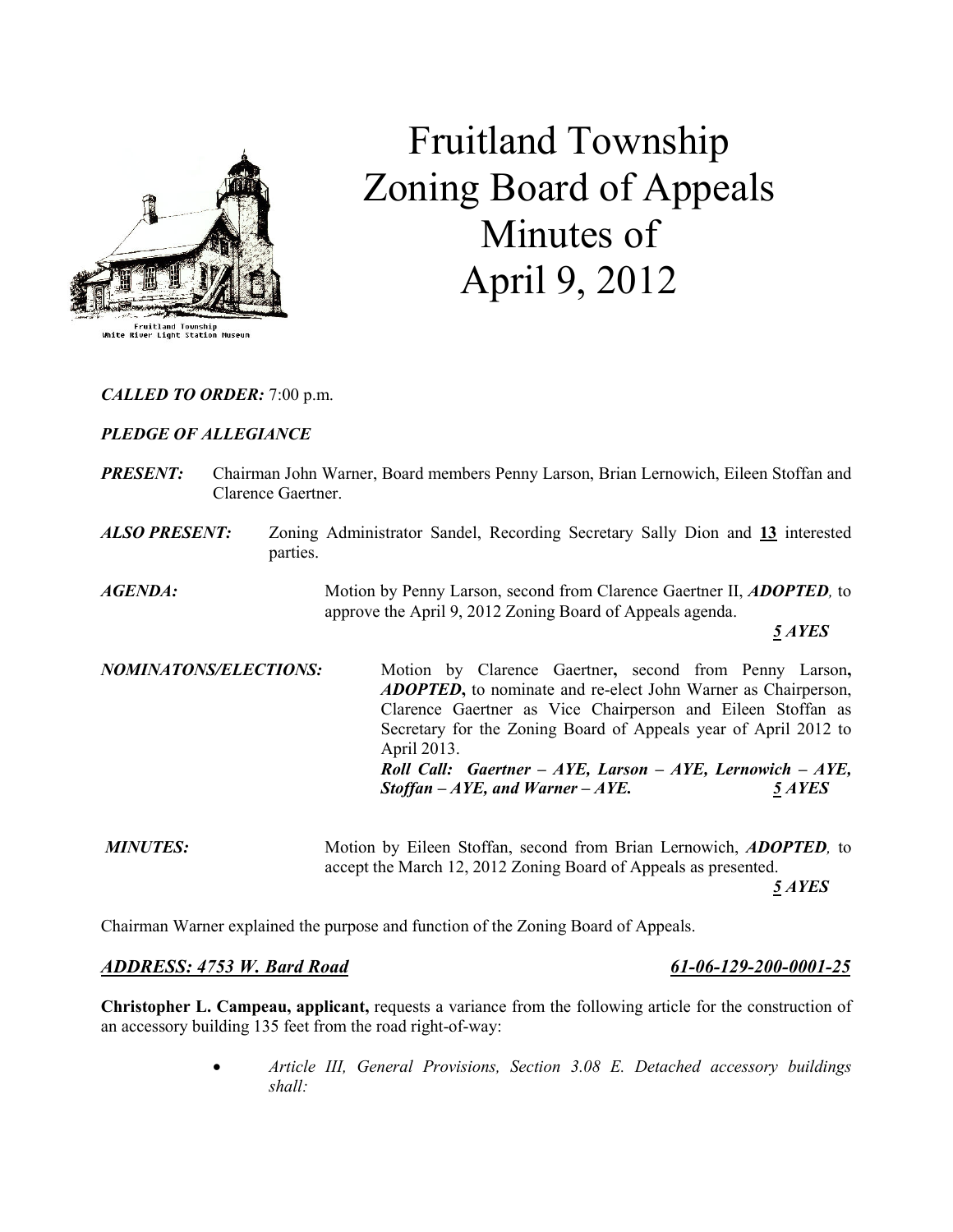2. be placed at least two hundred (200) feet from the road right-of-way if located in the front yard, between the house and road in the RR, LDR, MDR, MHDR, and HDR Districts.

Zoning Administrator Sandel explains if the applicants home was at the 100' required setback this accessory building would be allowed; however, because he chose to have his house further back he needs this variance. On the plan submitted with the Zoning Application it shows the proposed accessory building side setback 20' and it needs to be 25' for this size of building.

Christopher Campeau, applicant, 4753 W. Bard Road stated to place the proposed accessory building behind the house he would need to go through his existing yard or remove several trees to the west to create a way to it, thus removing sound barrier between him and his neighbors. He stated he will be sure the building is located 25' from the side to meet the side setback requirement.

# Public Hearing opened at 7:10 p.m.

# Public Comment:

- James Harwood, 4735 W. Bard Road, neighboring property owner, supports variance.
- Jack VanAndel, 4769 W. Bard Road, neighboring property owner, supports variance.

# Public Hearing closed at 7:20 p.m.

### Board Comments:

Board Member Clarence Gaertner states he feels the proposed accessory building could be moved back so not such a big variance is needed.

Board Member Penny Larson states she was part of the group that created this setback for accessory buildings and does not believe hardship was proven to grant a variance.

Brian Lernowich states he was denied to construct an accessory building in front of his sister's home on McMillan Road, he believes this would set precedence.

Eileen Stoffan states this is an instance she believes a variance should be approved; this would leave the vegetative area as it is now.

Chairperson John Warner asked if the garage could be moved back, the applicant responded maybe 10' without having to remove a very large oak tree – stump included, really no way to change the plan without causing a lot of changes to the yard, landscaping, sprinkling, etc.

> Motion by Brian Lernowich, second from Clarence Gaertner, ADOPTED, to deny the variance as requested. Roll Call: Stoffan – NAY, Lernowich – AYE, Larson – AYE, Gaertner –  $AYE$ , and Warner –  $AYE$ .

Chairperson Warner advises the applicant if the decision is appealed it shall be filed within 30 days.

# ADDRESS: 6777 South Shore Drive 61-06-012-300-0033-00

White Lake Golf Club, applicant, requests a variance on a 134.35 acre parcel from the following articles for the construction of an accessory building and parking for a proposed practice facility including driving range, putting green(s), and sand traps with entrance off of Michillinda Road: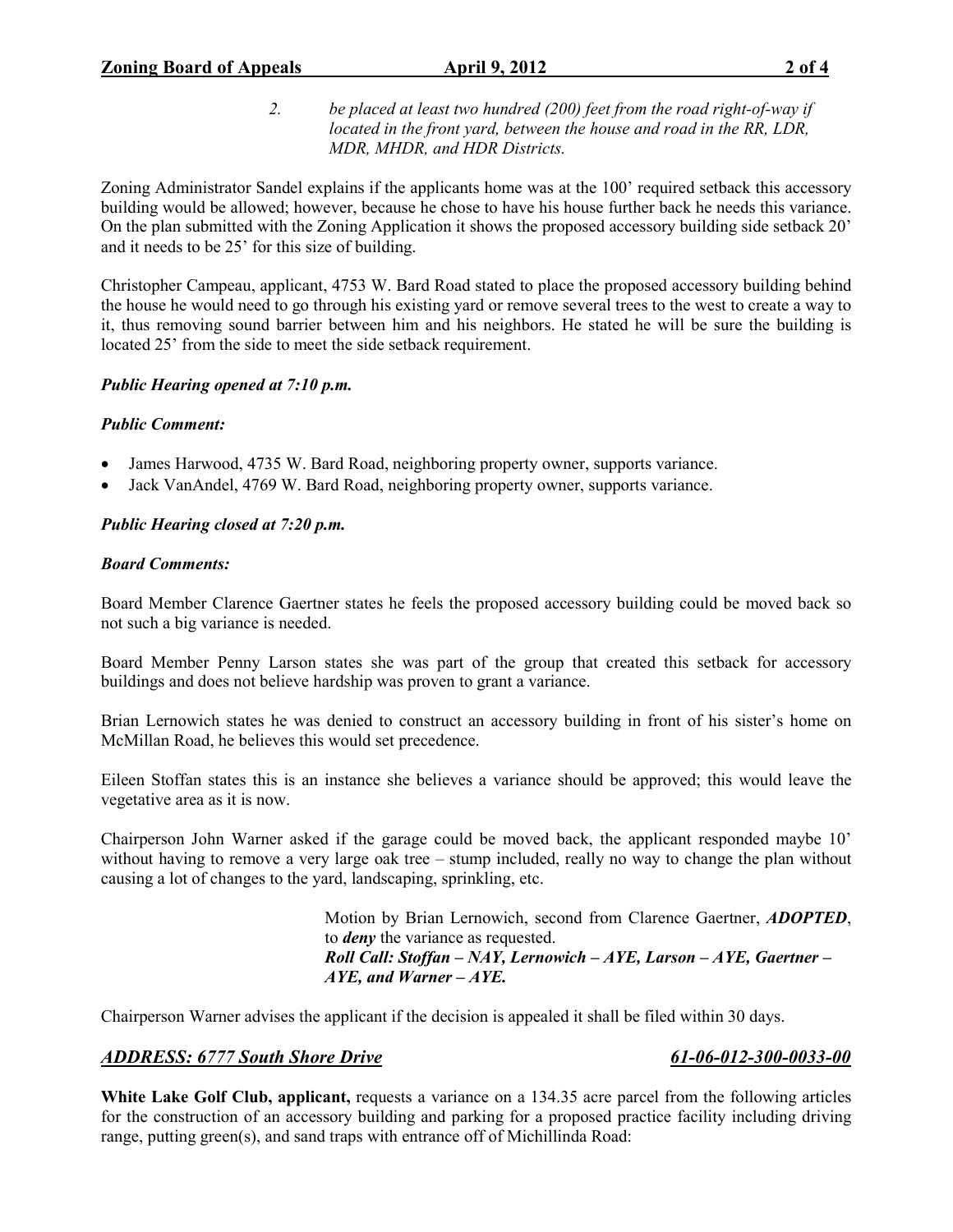- Article III, General Provisions, Section 3.08 G. Accessory building sizes, heights and setbacks.
	- 2. Maximum floor areas and heights (as measured from the ground to the highest point of the roof) and setbacks for buildings accessory to single and two-family dwellings:

| MAXIMUM ACCESSORY BUILDING FOOTPRINT SIZE |                                        |  |  |
|-------------------------------------------|----------------------------------------|--|--|
| Parcel Size                               | <b>Maximum Building Footprint Size</b> |  |  |
| $\frac{1}{20}$ acres and over             | 3,200 square feet                      |  |  |

- Article XIV, Special Land Uses, Section 14.04 Special Land Use Specific Requirements, K. Golf courses.
	- 5. A driving range may be included as an accessory use subject to the following requirements:
		- d. The driving range shall not include separate public facilities for vehicle access, circulation or parking. Such amenities shall be combined with the primary vehicle access, circulation and parking facilities for the golf course.

Chairman Warner explains that the Planning Commission approved a Special Land Use Permit at their March 7, 2012 meeting contingent on approval of a variance for the proposed parking area and a small accessory building needed for power and restrooms for the proposed practice facility including driving range, putting green(s), and sand traps with entrance off of Michillinda Road.

Zoning Administrator Sandel echoed Chairman Warner's explanation.

# Public Hearing opened at 7:40 p.m.

#### Public Comment:

- James Harwood, 4735 W. Bard Road, asks if there is a current plan to get golf carts to and from the proposed driving range.
- Tom Bart, 6300 Michillinda Road, lives near the driveway of the proposed driving range, voices concerns of golf carts going down Michillinda Road, otherwise supports the variance.

Dale Augustin on behalf of the White Lake Golf Club stated golf carts will not be allowed on Michillinda Road, at a later date if there is a need for golf carts to go from one side of Michillinda to the other to the driving range a path will be created off the roadway.

# Public Hearing closed at 7:47 p.m.

# Board Comments:

Consensus of all board members is if they are to have a re-located driving range they will need parking and a building. All Special Land Use requirements were met except for the parking and the square footage allowed for an accessory building that will be further exceeded.